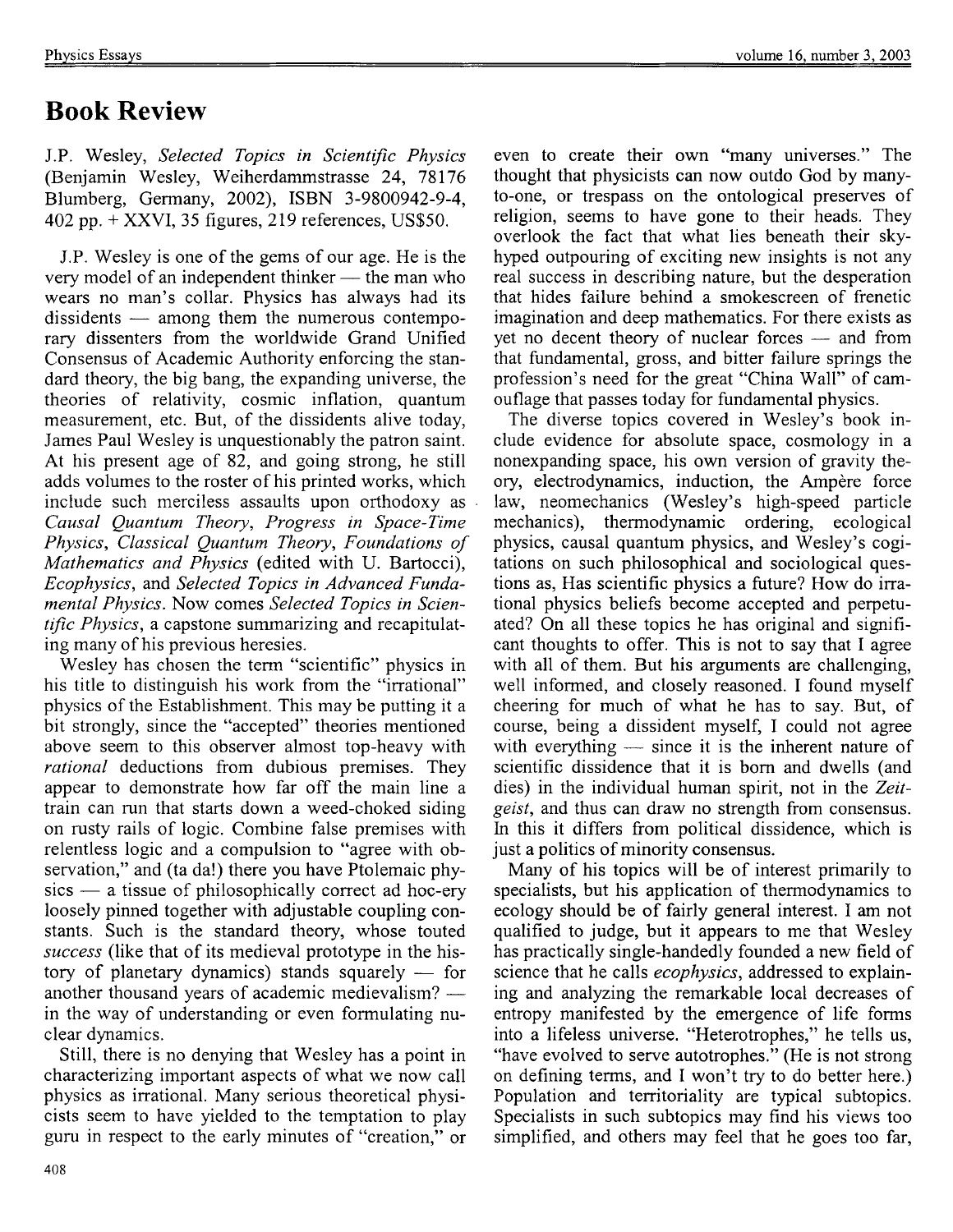e.g., in exorcising religion. I, on the contrary, feel that he may not have gone far enough toward recognizing the role of primitive religions in fostering the genocidal "wars of the tribes," with their delicate balance of ingroup love and outgroup hatred  $-$  leading to that persistent same-species predation that generated fierce selective pressures favoring growth of surplus brain size in one subspecies of the great apes. Other predator species adaptively honed themselves against their prey species; *homo erectus* honed itself against its own species, thereby becoming *homo sapiens.* 

In reviewing a book of such broad scope it is necessary to make choices. I can merely give personal impressions, weighted by my own biases. The evidence Wesley adduces for absolute space is persuasive but, to me, far from conclusive. I was never attracted to absolute ether theories, and "a man convinced against his will is of the same opinion still." (Underlying it all, there certainly must be a physical ether, and that ether will become a suitable subject of future physics **--** but I question that it will define an absolute state of motion and opine that it will be restless, nowhere "at rest.") However, I agree heartily with his arguments against universal expansion as the explanation of the observed astronomical redshift, and against the putative big bang. There are aspects of the latter theory (such as inflation) that are too silly for the nonexpert to swallow. Although I do not know what "infinite" space means, I agree with Wesley that some form of steady-state universe looks like the best bet. Concerning cosmology in general, however, these are early days. A prudent scientist would wait for the basic physics to be developed before venturing into such an extrapolator's paradise. Thinking about cosmology before understanding the proton is like setting out to build an internal combustion engine before discovery of the wheel. If they want to reconstmct astronomy, physicists and mathematicians should go away for a couple of thousand years and return with better materials for the job. I would say "return with humility," but we're talking scientists here.

What Wesley has to say about electrodynamics, induction, and the Ampère force law I thoroughly second. This cannot be said too often - the closure of Establishment minds on these topics being one of the scandals of the age. Concerning "Wesley gravitation," however, I am less enthusiastic. To me, it seems too Einstein-like in that it adopts the Einstein assumption of speed-c retardation of all distant actions. That as-

sumption may be true, but it ain't necessarily so. Neomechanics is "relativistic" mechanics without space-time symmetry. I like this and agree with it for the most part. Wesley's treatment of thermodynamics rests on his "primary law for thermodynamic ordering processes," namely, "Statistical thermodynamic systems maintained at an absolute temperature T open to a cold sink at an absolute temperature  $T_0 \leq T$  proceed toward states of lower entropy or greater thermodynamic order." If this sounds exactly backward, read what he has to say. I think you may find yourself compelled toward his view. Wesley's prose makes little attempt at persuasion; it is so didactic that one can agree with it only against one's will  $-$  but give it a try. Although you will probably emerge "of the same opinion still," it will leave you  $-$  unlike a 007 martini - shaken, if not stirred.

Although I cannot endorse Wesley's attempt to return quantum physics to its classical "trajectory" origins, I also cannot agree with him more when he attacks that amorphous nonesuch known as *quantum measurement theory.* This is the black lagoon that breeds such monsters as the "many-worlds interpretation." The fact that one can still today find savants trying to domesticate this nightmare-creature tells everything that the layperson needs to know about the fundamentals of quantum mechanics (QM): They are a mess — of the sort that only an expert could love. My own prejudice is the exact opposite of Wesley's: Rather than turning the clock back to solve the problems of quantum description, I interpret the restricted but real successes of QM as a warning sign putting our species on notice that the limits of our environmentally conditioned intuition have already been reached at the atomic borderland  $-$  and that to progress beyond that into the nuclear domain we shall have to become "more quantum" in our thinking, not less.

Should you buy this book? Well ... the page gluing is none too durable, so if you read the book more than once it will become a basket case. But, compared, for example, with Kluwer publications, the price is definitely right; and if challenging new physics ideas per dollar is a figure of merit you will find no better way to spend your money. (The contribution of Michael H. Brill to the preparation of this review is gratefully acknowledged.)

Received 19 June 2003.